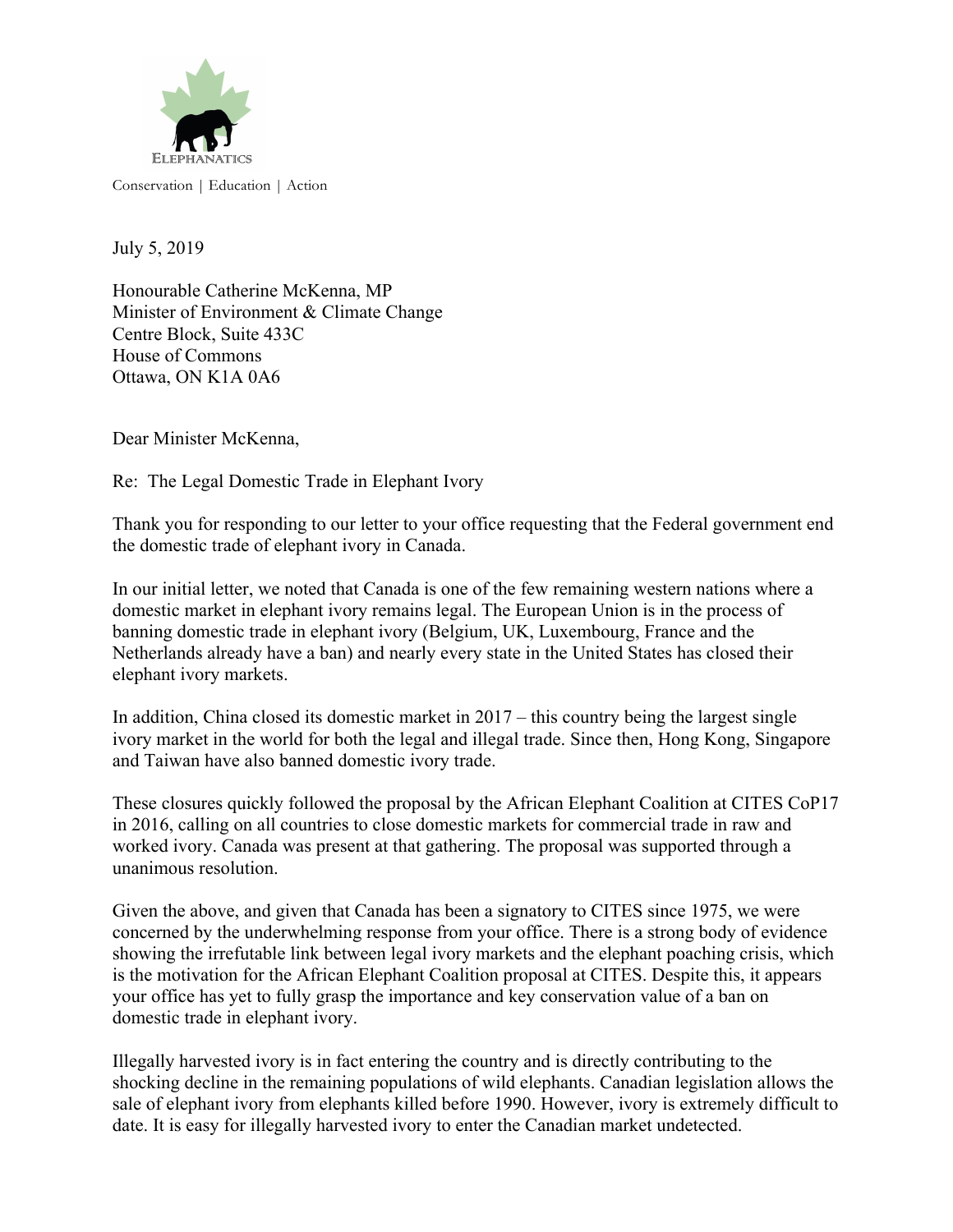Recent government seizures of ivory in Canada reveal with stark clarity that our legal ivory market is being used as a channel to buy and sell illegal ivory:

- In 2000, an individual in Toronto was charged with illegally importing 4,000 ivory items taken from endangered elephants.
- In 2007, a man in BC pleaded guilty to illegally importing more than 30,000 pieces of African elephant ivory.
- In 2015, radiocarbon dating of elephant ivory led to the conviction of a Toronto-based auction house and its director.
- In 2016, an Ontario business man was found guilty of smuggling elephant ivory.
- In 2017, Canada participated in a global enforcement operation to counter poaching and related wildlife crimes, during which elephant ivory was found coming into Canada.
- The CITES trade database indicates that Canada has imported as much or more than 340kgs of elephant tusks over the past five years alone.

Approximately 25,000 to 30,000 elephants are poached in Africa every year. This mortality rate exceeds the elephant birth rate, threatening the survival of the entire species. As it stands, Canada is actively contributing to the disappearance of this iconic species. This can, and must, change.

Elephanatics has formed the **Ivory-Free Canada Coalition (#IvoryFreeCanada)**. The Global March for Elephants and Rhinos – Toronto, World Elephant Day, Humane Society International – Canada and the Jane Goodall Institute of Canada have all joined the coalition.

More than 400,000 people have signed our petition for Canada to end this trade. The Ivory-Free Canada Coalition is about to launch a major, international campaign titled **"500,000 Signatures by World Elephant Day."**

August 12 is the 8th annual World Elephant Day and presents an excellent opportunity for the Government of Canada to champion global wildlife conservation by announcing its intention to end the domestic trade of elephant ivory. World Elephant Day is a global event and a Canadianled initiative, founded in 2012.

CITES CoP18 is being held in Geneva from August 17 to 28. The conference offers another strong opportunity to demonstrate Canada's leadership at a forum dedicated to wildlife protection.

With an upcoming election in October, constituents will be looking to parties on this and related issues.

The Ivory-Free Canada Coalition urges you to:

- 1. Close Canada's domestic trade of elephant ivory.
- 2. Make the import, export and re-export of all elephant ivory illegal, including ivory that is raw, worked, a hunting trophy or acquired prior to 1990.